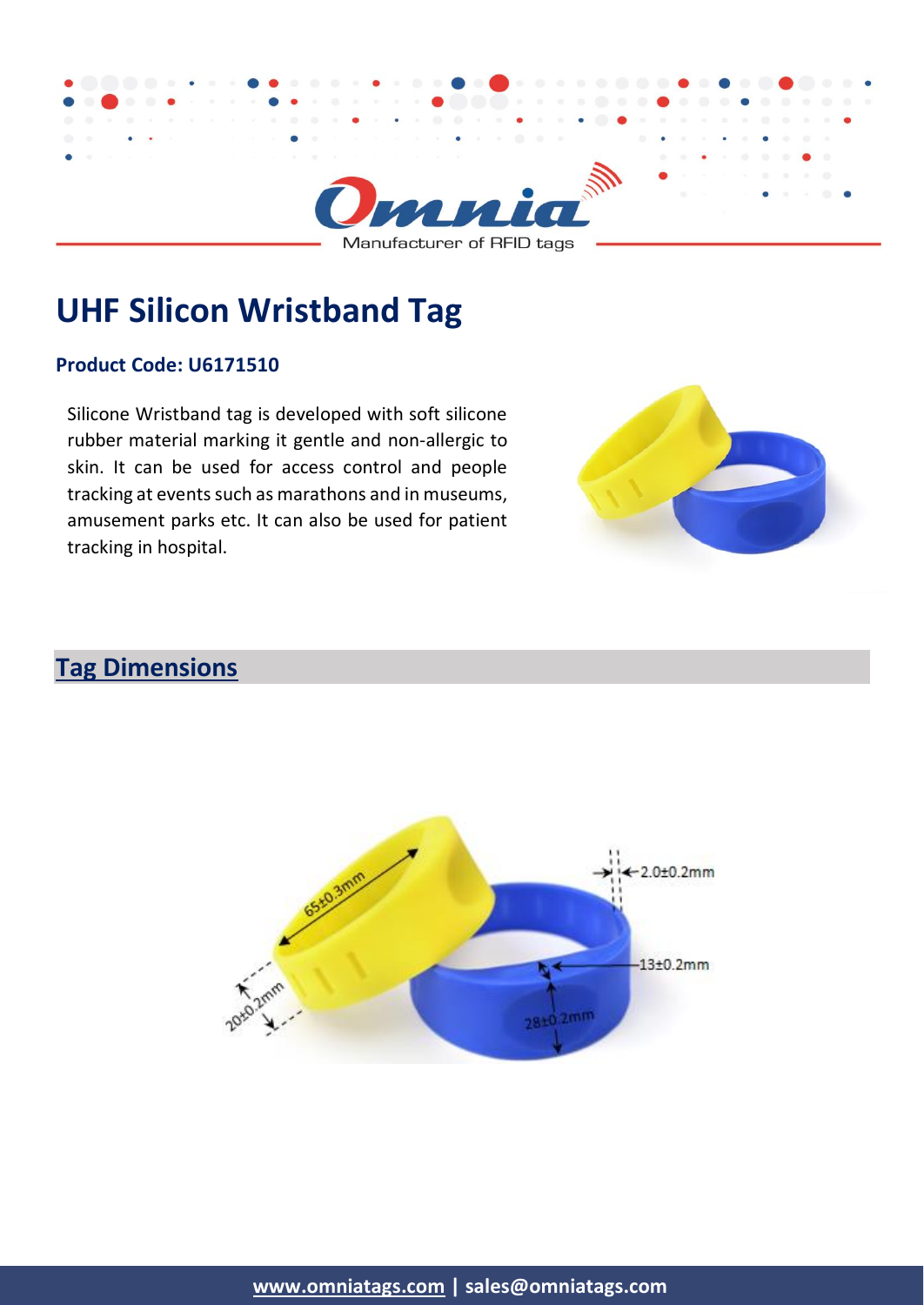## **Electrical Specifications**

| Air Interface Protocol                                     | ISO/IEC 18000-6C, EPC Global C1G2                          |  |
|------------------------------------------------------------|------------------------------------------------------------|--|
| <b>Operational Frequency</b>                               | 865 - 868 MHz or 902 - 928 MHz                             |  |
| Chip**                                                     | Alien Higgs-3                                              |  |
| <b>Memory Configuration</b>                                | EPC-96 bits, extendible to 480bits                         |  |
|                                                            | TID - 96 bits unalterable unique                           |  |
|                                                            | User memory - 512 bits                                     |  |
|                                                            | Access password - 32 bits                                  |  |
|                                                            | Kill password $-32$ bits                                   |  |
| Read Range*                                                | On Wrist - Up to 5.0 m on Fixed Reader with Linear antenna |  |
| Operating temperature                                      | -40 $^{\circ}$ C to +80 $^{\circ}$ C                       |  |
| Storage temperature                                        | -40 $^{\circ}$ C to +80 $^{\circ}$ C                       |  |
| Ingress protection rating                                  | <b>IP68</b>                                                |  |
| Attachment                                                 | Wearable in human Wrist                                    |  |
| Applicable surface                                         | Human wrist                                                |  |
| <b>Physical and Mechanical Specification</b>               |                                                            |  |
| <b>Dimensions</b>                                          | $65 \times 13 \times 28 \pm 0.2$ mm                        |  |
| Colour**                                                   | Blue / Yellow                                              |  |
| Weight                                                     | 28 <sub>g</sub>                                            |  |
| Encasement                                                 | Silicone rubber                                            |  |
| <b>Quality Assurance</b>                                   | 100% reader tested                                         |  |
| <b>Chemical Resistance</b>                                 |                                                            |  |
| Resistant to continuous exposure to salt water for 2 hours |                                                            |  |
| Resistant to continuous exposure to motor oil for 2 hours  |                                                            |  |

Additionally, abrasion resistant against HCL and IPA